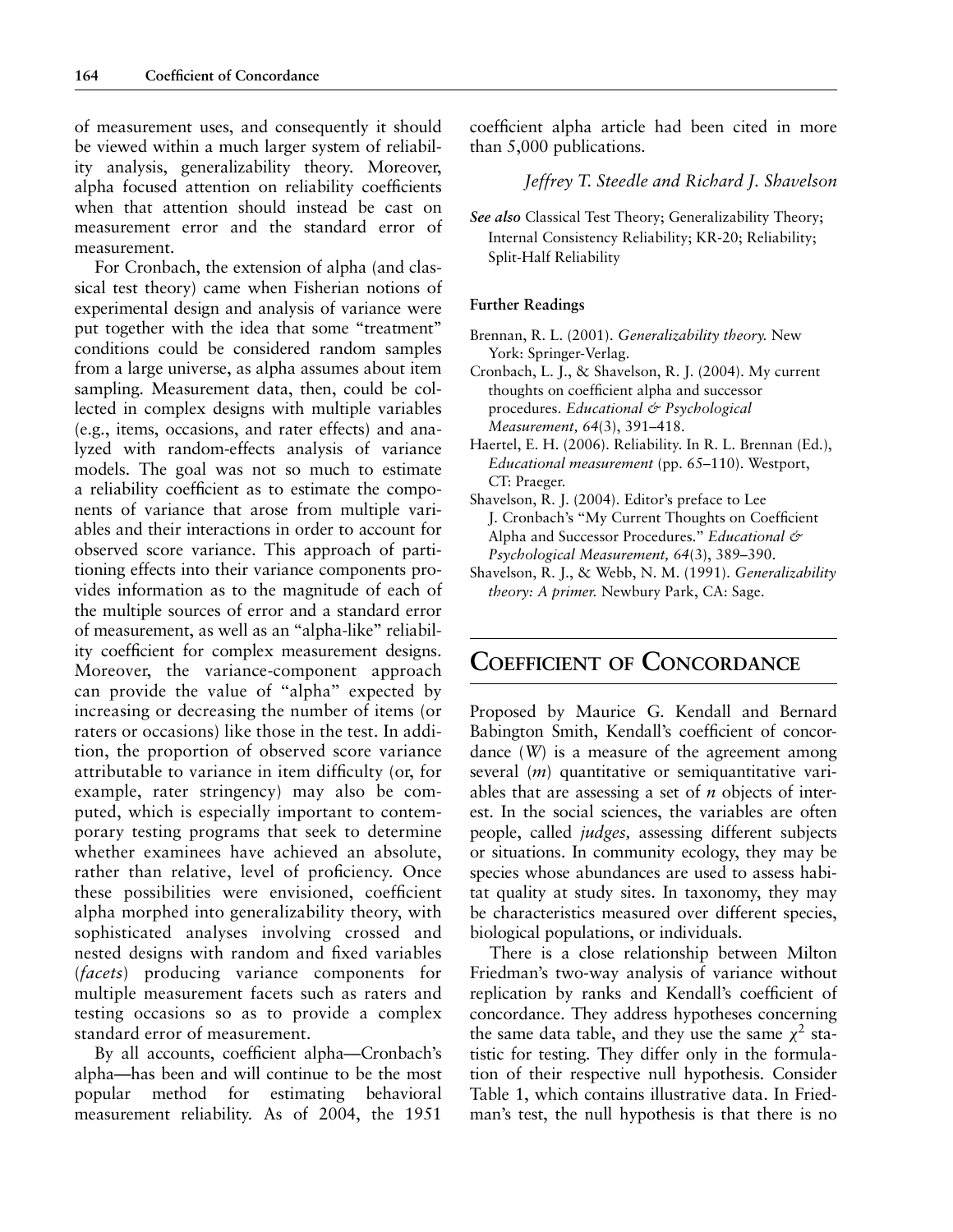|         |            | Sum of Ranks |            |            |       |
|---------|------------|--------------|------------|------------|-------|
|         | Species 13 | Species 14   | Species 15 | Species 23 | $R_i$ |
| Site 4  |            | 6            |            |            | 19.0  |
| Site 9  | 10         |              |            |            | 24.0  |
| Site 14 |            | 8            |            |            | 24.0  |
| Site 22 | 8          | 10           |            |            | 29.0  |
| Site 31 | 6          |              |            | h          | 24.0  |
| Site 34 | 9          |              | 10         |            | 33.0  |
| Site 45 | 3          |              |            |            | 16.0  |
| Site 53 | 1.5        |              |            |            | 16.5  |
| Site 61 | 1.5        |              |            |            | 5.5   |
| Site 69 | 4          |              | 6          | 10         | 29.0  |

Table I Illustrative Example: Ranked Relative Abundances of Four Soil Mite Species (Variables) at 10 Sites (Objects)

Source: Legendre, P. (2005) Species associations: The Kendall coefficient of concordance revisited. Journal of Agricultural, Biological, & Environmental Statistics, 10, 230. Reprinted with permission from the Journal of Agricultural, Biological, & Environmental Statistics. Copyright 2005 by the American Statistical Association. All rights reserved.

Notes: The ranks are computed columnwise with ties. Right-hand column: sum of the ranks for each site.

real difference among the  $n$  objects (sites, rows of Table 1) because they pertain to the same statistical population. Under the null hypothesis, they should have received random ranks along the various variables, so that their sums of ranks should be approximately equal. Kendall's test focuses on the  $m$  variables. If the null hypothesis of Friedman's test is true, this means that the variables have produced rankings of the objects that are independent of one another. This is the null hypothesis of Kendall's test.

## Computing Kendall's W

There are two ways of computing Kendall's W statistic (first and second forms of Equations 1 and 2); they lead to the same result. S or  $S'$  is computed first from the row-marginal sums of ranks  $R_i$ received by the objects:

$$
S = \sum_{i=1}^{n} (R_i - \overline{R})^2 \text{ or } S' = \sum_{i=1}^{n} R_i^2 = SSR, \quad (1)
$$

where  $S$  is a sum-of-squares statistic over the row sums of ranks  $R_i$ , and  $\overline{R}$  is the mean of the  $R_i$ values. Following that, Kendall's W statistic can be obtained from either of the following formulas:

$$
W = \frac{12S}{m^2(n^3 - n) - mT}
$$

or

$$
W = \frac{12S' - 3m^2n(n+1)^2}{m^2(n^3 - n) - mT},
$$
 (2)

where *n* is the number of objects and *m* is the number of variables. T is a correction factor for tied ranks:

$$
T = \sum_{k=1}^{g} (t_k^3 - t_k), \tag{3}
$$

in which  $t_k$  is the number of tied ranks in each  $(k)$ of g groups of ties. The sum is computed over all groups of ties found in all  $m$  variables of the data table.  $T = 0$  when there are no tied values.

Kendall's W is an estimate of the variance of the row sums of ranks  $R_i$  divided by the maximum possible value the variance can take; this occurs when all variables are in total agreement. Hence  $0 \leq W \leq 1$ , 1 representing perfect concordance. To derive the formulas for W (Equation 2), one has to know that when all variables are in perfect agreement, the sum of all sums of ranks in the data table (right-hand column of Table 1) is  $mn(n+1)/2$  and that the sum of squares of the sums of all ranks is  $m^2n(n+1)(2n+1)/6$  (without ties).

There is a close relationship between Charles Spearman's correlation coefficient  $r_S$  and Kendall's W statistic: W can be directly calculated from the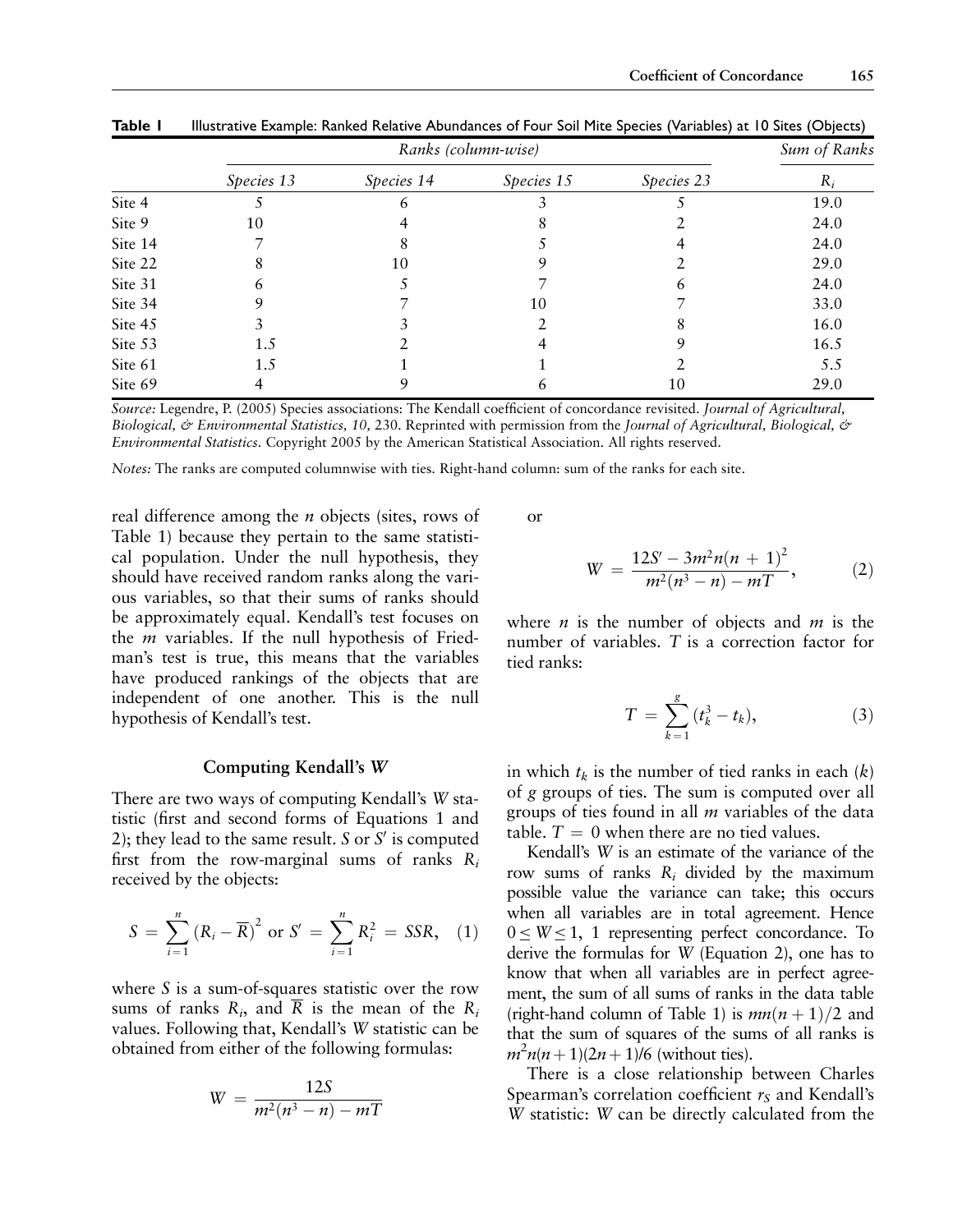mean  $(\bar{r}_s)$  of the pairwise Spearman correlations  $r_s$ using the following relationship:

$$
W = \frac{(m-1)\overline{r}_S + 1}{m}, \tag{4}
$$

where  $m$  is the number of variables (judges) among which Spearman correlations are computed. Equation 4 is strictly true for untied observations only; for tied observations, ties are handled in a bivariate way in each Spearman  $r<sub>S</sub>$  coefficient whereas in Kendall's W the correction for ties is computed in a single equation (Equation 3) for all variables. For two variables (judges) only, W is simply a linear transformation of  $r_S$ :  $W = (r_S + 1)/2$ . In that case, a permutation test of W for two variables is the exact equivalent of a permutation test of  $r<sub>S</sub>$  for the same variables.

The relationship described by Equation 4 clearly limits the domain of application of the coefficient of concordance to variables that are all meant to estimate the same general property of the objects: variables are considered concordant only if their Spearman correlations are positive. Two variables that give perfectly opposite ranks to a set of objects have a Spearman correlation of  $-1$ , hence  $W=0$ for these two variables (Equation 4); this is the lower bound of the coefficient of concordance. For two variables only,  $r_s = 0$  gives  $W = 0.5$ . So coefficient W applies well to rankings given by a panel of judges called in to assess overall performance in sports or quality of wines or food in restaurants, to rankings obtained from criteria used in quality tests of appliances or services by consumer organizations, and so forth. It does not apply, however, to variables used in multivariate analysis in which negative as well as positive relationships are informative. Jerrold H. Zar, for example, uses wing length, tail length, and bill length of birds to illustrate the use of the coefficient of concordance. These data are appropriate for W because they are all indirect measures of a common property, the size of the birds.

In ecological applications, one can use the abundances of various species as indicators of the good or bad environmental quality of the study sites. If a group of species is used to produce a global index of the overall quality (good or bad) of the environment at the study sites, only the species that are significantly associated and positively correlated to one another should be included in the index, because different groups of species may be associated to different environmental conditions.

## Testing the Significance of W

Friedman's chi-square statistic is obtained from W by the formula

$$
\chi^2 = m(n-1)W.\tag{5}
$$

This quantity is asymptotically distributed like chi-square with  $v = (n - 1)$  degrees of freedom; it can be used to test W for significance. According to Kendall and Babington Smith, this approach is satisfactory only for moderately large values of  $m$  and  $n$ .

Sidney Siegel and N. John Castellan Jr. recommend the use of a table of critical values for W when  $n \le 7$  and  $m \le 20$ ; otherwise, they recommend testing the chi-square statistic (Equation 5) using the chi-square distribution. Their table of critical values of W for small *n* and *m* is derived from a table of critical values of S assembled by Friedman using the z test of Kendall and Babington Smith and reproduced in Kendall's classic monograph, Rank Correlation Methods. Using numerical simulations, Pierre Legendre compared results of the classical chisquare test of the chi-square statistic (Equation 5) to the permutation test that Siegel and Castellan also recommend for small samples (small  $n$ ). The simulation results showed that the classical chi-square test was too conservative for any sample size  $(n)$  when the number of variables  $m$  was smaller than 20; the test had rejection rates well below the significance level, so it remained valid. The classical chi-square test had a correct level of Type I error (rejecting a null hypothesis that is true) for 20 variables and more. The permutation test had a correct rate of Type I error for all values of  $m$  and  $n$ . The power of the permutation test was higher than that of the classical chi-square test because of the differences in rates of Type I error between the two tests. The differences in power disappeared asymptotically as the number of variables increased.

An alternative approach is to compute the following *F* statistic:

$$
F = (m-1)W/(1-W), \tag{6}
$$

which is asymptotically distributed like F with  $v_1 = n - 1 - (2/m)$  and  $v_2 = v_1(m - 1)$  degrees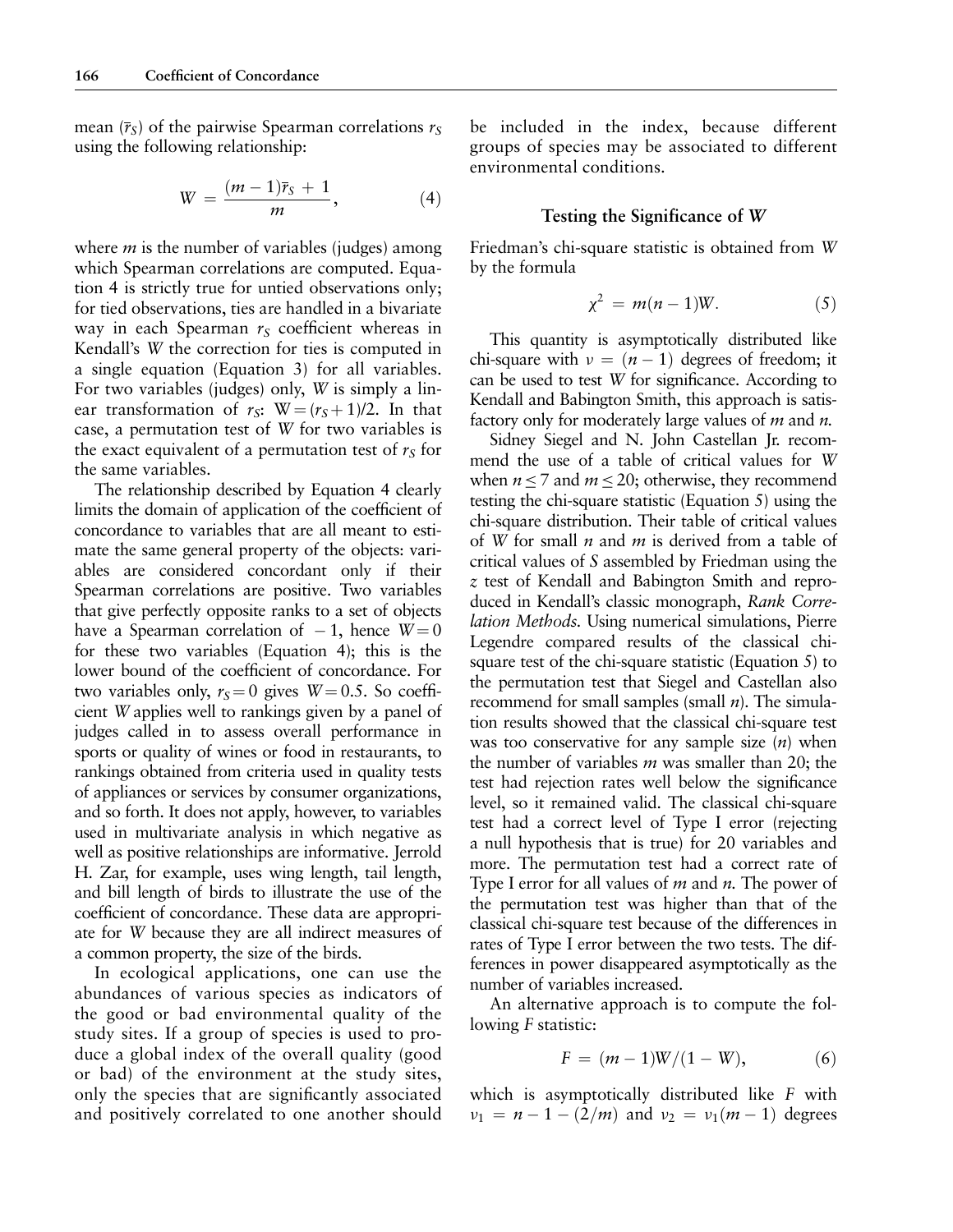of freedom. Kendall and Babington Smith described this approach using a Fisher z transformation of the F statistic,  $z=0.5 \log_e(F)$ . They recommended it for testing W for moderate values of  $m$  and  $n$ . Numerical simulations show, however, that this F statistic has correct levels of Type I error for any value of  $n$  and  $m$ .

In permutation tests of Kendall's W, the objects are the permutable units under the null hypothesis (the objects are sites in Table 1). For the global test of significance, the rank values in all variables are permuted at random, independently from variable to variable because the null hypothesis is the independence of the rankings produced by all variables. The alternative hypothesis is that at least one of the variables is concordant with one, or with some, of the other variables. Actually, for permutation testing, the four statistics SSR (Equation 1), W (Equation 2),  $\chi^2$  (Equation 5), and  $F$  (Equation 6) are monotonic to one another since  $n$  and  $m$ , as well as  $T$ , are constant within a given permutation test; thus they are equivalent statistics for testing, producing the same permutational probabilities. The test is one-tailed because it recognizes only positive associations between vectors of ranks. This may be seen if one considers two vectors with exactly opposite rankings: They produce a Spearman statistic of  $-1$ , hence a value of zero for W (Equation 4).

Many of the problems subjected to Kendall's concordance analysis involve fewer than 20 variables. The chi-square test should be avoided in these cases. The  $F$  test (Equation 6), as well as the permutation test, can safely be used with all values of  $m$  and  $n$ .

## Contributions of Individual Variables to Kendall's Concordance

The overall permutation test of W suggests a way of testing a posteriori the significance of the contributions of individual variables to the overall concordance to determine which of the individual variables are concordant with one or several other variables in the group. There is interest in several fields in identifying discordant variables or judges. This includes all fields that use panels of judges to assess the overall quality of the objects or subjects under study (sports,

law, consumer protection, etc.). In other types of studies, scientists are interested in identifying variables that agree in their estimation of a common property of the objects. This is the case in environmental studies in which scientists are interested in identifying groups of concordant species that are indicators of some property of the environment and can be combined into indices of its quality, in particular in situations of pollution or contamination.

The contribution of individual variables to the W statistic can be assessed by a permutation test proposed by Legendre. The null hypothesis is the monotonic independence of the variable subjected to the test, with respect to all the other variables in the group under study. The alternative hypothesis is that this variable is concordant with other variables in the set under study, having similar rankings of values (one-tailed test). The statistic W can be used directly in a posteriori tests. Contrary to the global test, only the variable under test is permuted here. If that variable has values that are monotonically independent of the other variables, permuting its values at random should have little influence on the W statistic. If, on the contrary, it is concordant with one or several other variables, permuting its values at random should break the concordance and induce a noticeable decrease on W.

Two specific partial concordance statistics can also be used in a posteriori tests. The first one is the mean,  $\overline{r}_i$ , of the pairwise Spearman correlations between variable  $j$  under test and all the other variables. The second statistic,  $W_j$ , is obtained by applying Equation 4 to  $\overline{r}_i$  instead of  $\overline{r}_i$ , with *m* the number of variables in the group. These two statistics are shown in Table 2 for the example data;  $\overline{r}_i$  and  $W_i$ are monotonic to each other because *m* is constant in a given permutation test. Within a given a posteriori test, W is also monotonic to  $W_i$  because only the values related to variable  $j$  are permuted when testing variable  $j$ . These three statistics are thus equivalent for a posteriori permutation tests, producing the same permutational probabilities. Like  $\overline{r}_i$ , W<sub>i</sub> can take negative values; this is not the case of W.

There are advantages to performing a single a posteriori test for variable *i* instead of  $(m - 1)$ tests of the Spearman correlation coefficients between variable  $j$  and all the other variables: The tests of the  $(m - 1)$  correlation coefficients would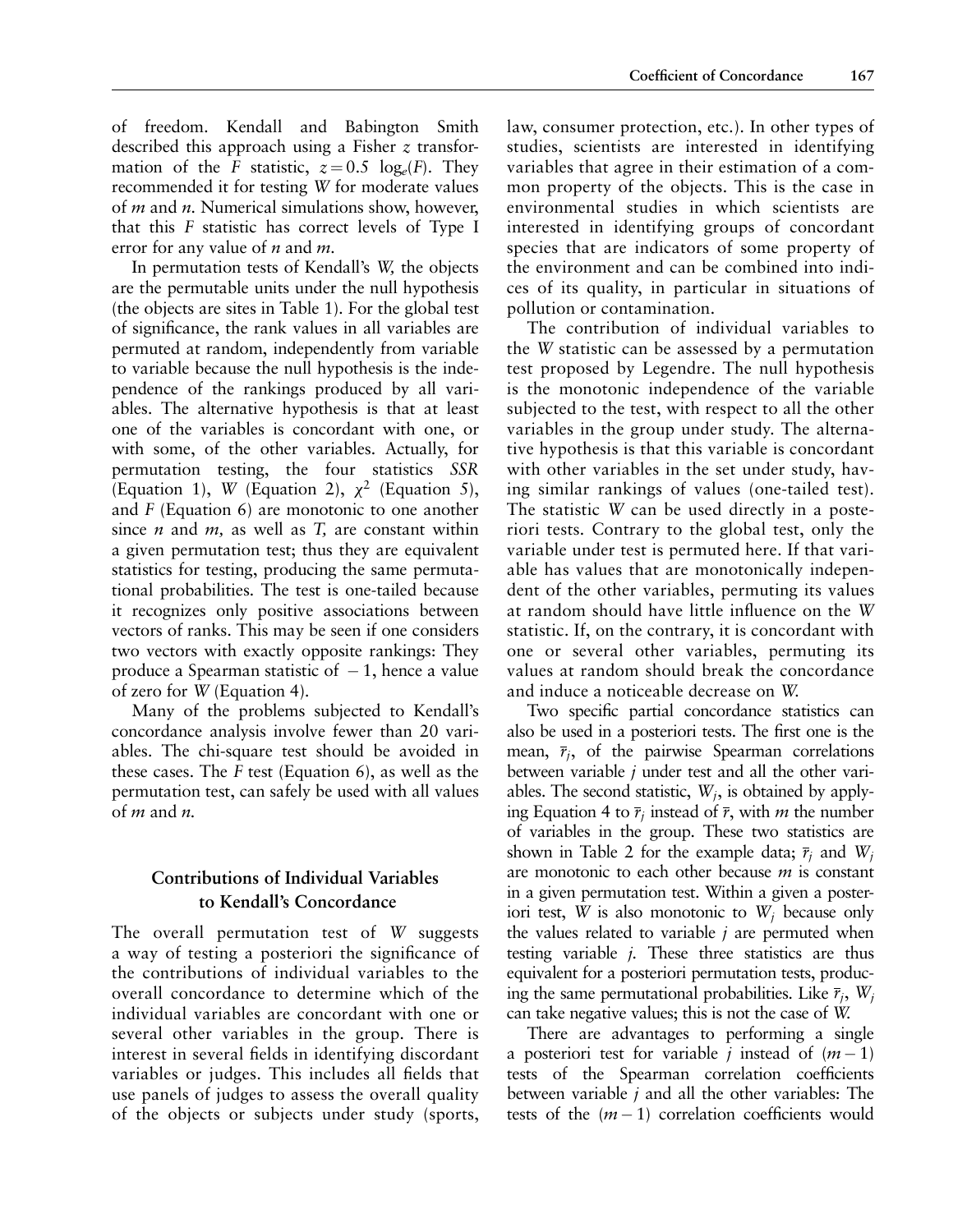| Table 2 | Results of (a) the Overall and (b) the A Posteriori Tests of Concordance Among the Four Species of Table |
|---------|----------------------------------------------------------------------------------------------------------|
|         | I; (c) Overall and (d) A Posteriori Tests of Concordance Among Three Species                             |

|                                                                   |             |                                               |                                                                                            | (a) Overall test of W statistic, four species. $H_0$ : The four species are not concordant with one another.   |                            |  |
|-------------------------------------------------------------------|-------------|-----------------------------------------------|--------------------------------------------------------------------------------------------|----------------------------------------------------------------------------------------------------------------|----------------------------|--|
| Kendall's $W =$<br>$F$ statistic $=$<br>Friedman's chi-square $=$ |             | 0.44160                                       |                                                                                            | Permutational p value = .0448*                                                                                 |                            |  |
|                                                                   |             | 2.37252                                       | <i>F</i> distribution <i>p</i> value = .0440*<br>Chi-square distribution $p$ value = .0690 |                                                                                                                |                            |  |
|                                                                   |             | 15.89771                                      |                                                                                            |                                                                                                                |                            |  |
|                                                                   |             |                                               |                                                                                            | (b) A posteriori tests, four species. $H_0$ : This species is not concordant with the other three.             |                            |  |
|                                                                   | $\bar{r}_i$ | $W_i$                                         | p Value                                                                                    | Corrected $p$                                                                                                  | Decision at $\alpha = 5\%$ |  |
| Species 13                                                        | 0.32657     | 0.49493                                       | .0766                                                                                      | .1532                                                                                                          | Do not reject $H_0$        |  |
| Species 14                                                        | 0.39655     | 0.54741                                       | .0240                                                                                      | .0720                                                                                                          | Do not reject $H_0$        |  |
| Species 15                                                        | 0.45704     | 0.59278                                       | .0051                                                                                      | $.0204*$                                                                                                       | Reject $H_0$               |  |
| Species 23                                                        | $-0.16813$  | 0.12391                                       | .7070                                                                                      | .7070                                                                                                          | Do not reject $H_0$        |  |
|                                                                   |             |                                               |                                                                                            | (c) Overall test of W statistic, three species. $H_0$ : The three species are not concordant with one another. |                            |  |
| Kendall's $W =$<br>0.78273                                        |             |                                               | Permutational p value = .0005*                                                             |                                                                                                                |                            |  |
| 7.20497<br>$F$ statistic $=$                                      |             | <i>F</i> distribution <i>p</i> value = .0003* |                                                                                            |                                                                                                                |                            |  |
| Friedman's chi-square =                                           |             | 21.13360                                      |                                                                                            | Chi-square distribution $p$ value = .0121*                                                                     |                            |  |
|                                                                   |             |                                               |                                                                                            | (d) A posteriori tests, three species. $H_0$ : This species is not concordant with the other two.              |                            |  |
|                                                                   | $r_i$       | $W_i$                                         | $p$ Value                                                                                  | Corrected $p$                                                                                                  | Decision at $\alpha = 5\%$ |  |
| Species 13                                                        | 0.69909     | 0.79939                                       | .0040                                                                                      | $.0120*$                                                                                                       | Reject $H_0$               |  |
| Species 14                                                        | 0.59176     | 0.72784                                       | .0290                                                                                      | $.0290*$                                                                                                       | Reject $H_0$               |  |
| Species 15                                                        | 0.73158     | 0.82105                                       | .0050                                                                                      | $.0120*$                                                                                                       | Reject $H_0$               |  |

Source: (a) and (b): Adapted from Legendre, P. (2005). Species associations: The Kendall coefficient of concordance revisited. Journal of Agricultural, Biological, and Environmental Statistics, 10, 233. Reprinted with permission from the Journal of Agricultural, Biological and Environmental Statistics. Copyright 2005 by the American Statistical Association. All rights reserved.

Notes:  $\overline{r}_i$  = mean of the Spearman correlations with the other species;  $W_i$  = partial concordance per species; p value = permutational probability (9,999 random permutations); corrected  $p =$  Holm-corrected p value. \* = Reject H<sub>0</sub> at  $\alpha = .05$ .

have to be corrected for multiple testing, and they could provide discordant information; a single test of the contribution of variable  $j$  to the W statistic has greater power and provides a single, clearer answer. In order to preserve a correct or approximately correct experimentwise error rate, the probabilities of the a posteriori tests computed for all species in a group should be adjusted for multiple testing.

A posteriori tests are useful for identifying the variables that are not concordant with the others, as in the examples, but they do not tell us whether there are one or several groups of congruent variables among those for which the null hypothesis of independence is rejected. This information can be obtained by computing Spearman correlations among the variables and clustering them into groups of variables that are significantly and positively correlated.

The example data are analyzed in Table 2. The overall permutational test of the W statistic is significant at  $\alpha = 5\%$ , but marginally (Table 2a). The cause appears when examining the a posteriori tests in Table 2b: Species 23 has a negative mean correlation with the three other species in the group ( $\bar{r}_i = -.168$ ). This indicates that Species 23 does not belong in that group. Were we analyzing a large group of variables, we could look at the next partition in an agglomerative clustering dendrogram, or the next K-means partition, and proceed to the overall and a posteriori tests for the members of these new groups. In the present illustrative example, Species 23 clearly differs from the other three species. We can now test Species 13, 14, and 15 as a group. Table 2c shows that this group has a highly significant concordance, and all individual species contribute significantly to the overall concordance of their group (Table 2d).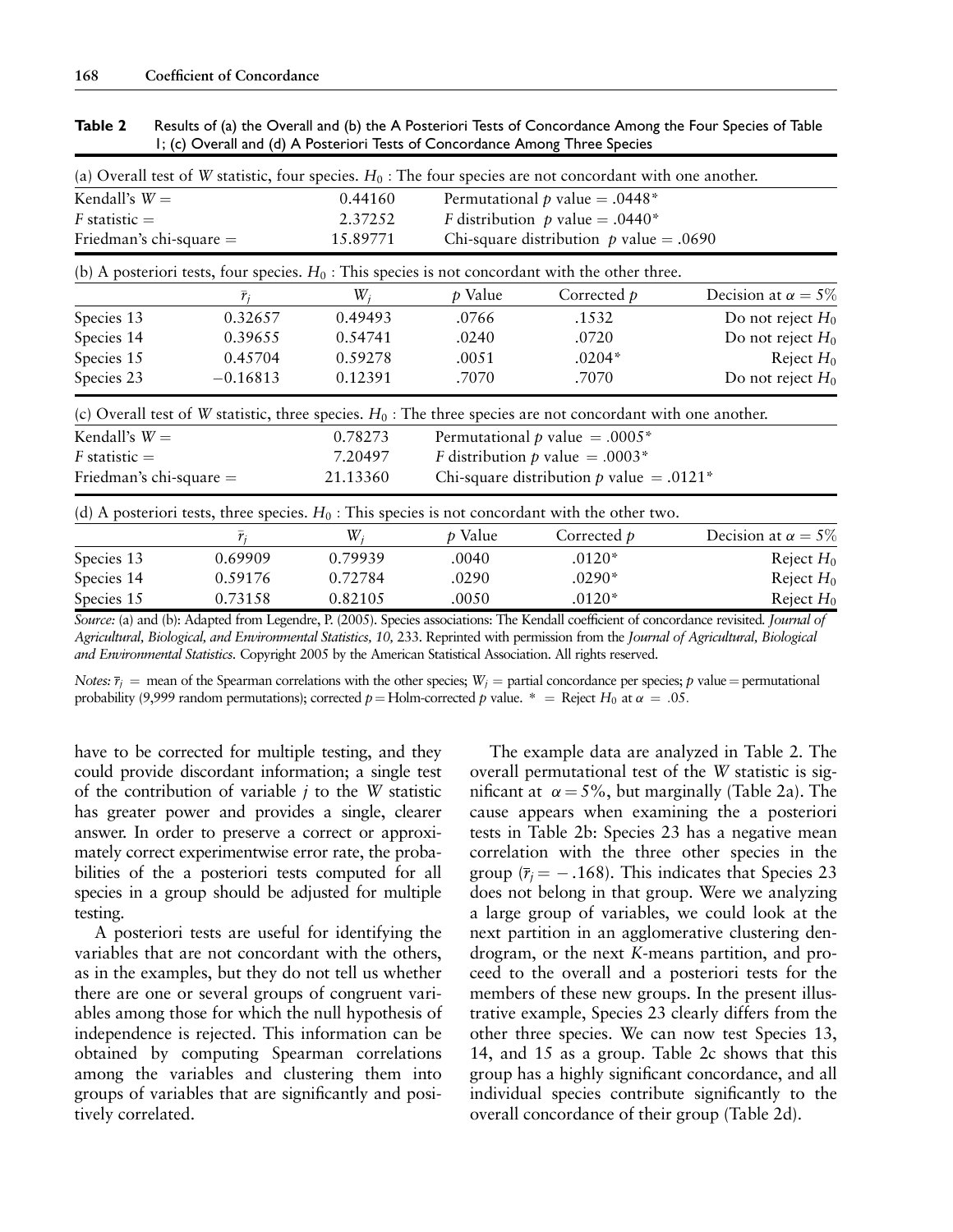In Table 2a and 2c, the F test results are concordant with the permutation test results, but due to small  $m$  and  $n$ , the chi-square test lacks power.

## Discussion

The Kendall coefficient of concordance can be used to assess the degree to which a group of variables provides a common ranking for a set of objects. It should be used only to obtain a statement about variables that are all meant to measure the same general property of the objects. It should not be used to analyze sets of variables in which the negative and positive correlations have equal importance for interpretation. When the null hypothesis is rejected, one cannot conclude that all variables are concordant with one another, as shown in Table 2 (a) and (b); only that at least one variable is concordant with one or some of the others.

The partial concordance coefficients and a posteriori tests of significance are essential complements of the overall test of concordance. In several fields, there is interest in identifying discordant variables; this is the case in all fields that use panels of judges to assess the overall quality of the objects under study (e.g., sports, law, consumer protection). In other applications, one is interested in using the sum of ranks, or the sum of values, provided by several variables or judges, to create an overall indicator of the response of the objects under study. It is advisable to look for one or several groups of variables that rank the objects broadly in the same way, using clustering, and then carry out a posteriori tests on the putative members of each group. Only then can their values or ranks be pooled into an overall index.

Pierre Legendre

See also Friedman Test; Holm's Sequential Bonferroni Procedure; Spearman Rank Order Correlation

#### Further Readings

Friedman, M. (1937). The use of ranks to avoid the assumption of normality implicit in the analysis of variance. Journal of the American Statistical Association, 32, 675–701.

- Friedman, M. (1940). A comparison of alternative tests of significance for the problem of  $m$  rankings. Annals of Mathematical Statistics, 11, 86–92.
- Kendall, M. G. (1948). Rank correlation methods (1st ed.). London: Charles Griffith.
- Kendall, M. G., & Babington Smith, B. (1939). The problem of m rankings. Annals of Mathematical Statistics, 10, 275–287.
- Legendre, P. (2005). Species associations: The Kendall coefficient of concordance revisited. Journal of Agricultural, Biological, & Environmental Statistics, 10, 226–245.
- Zar, J. H. (1999). Biostatistical analysis (4th ed.). Upper Saddle River, NJ: Prentice Hall.

# COEFFICIENT OF VARIATION

The coefficient of variation measures the variability of a series of numbers independent of the unit of measurement used for these numbers. In order to do so, the coefficient of variation eliminates the unit of measurement of the standard deviation of a series of numbers by dividing the standard deviation by the mean of these numbers. The coefficient of variation can be used to compare distributions obtained with different units, such as the variability of the weights of newborns (measured in grams) with the size of adults (measured in centimeters). The coefficient of variation is meaningful only for measurements with a real zero (i.e., "ratio scales") because the mean is meaningful (i.e., unique) only for these scales. So, for example, it would be meaningless to compute the coefficient of variation of the temperature measured in degrees Fahrenheit, because changing the measurement to degrees Celsius will not change the temperature but will change the value of the coefficient of variation (because the value of zero for Celsius is 32 for Fahrenheit, and therefore the mean of the temperature will change from one scale to the other). In addition, the values of the measurement used to compute the coefficient of variation are assumed to be always positive or null. The coefficient of variation is primarily a descriptive statistic, but it is amenable to statistical inferences such as null hypothesis testing or confidence intervals. Standard procedures are often very dependent on the normality assumption,